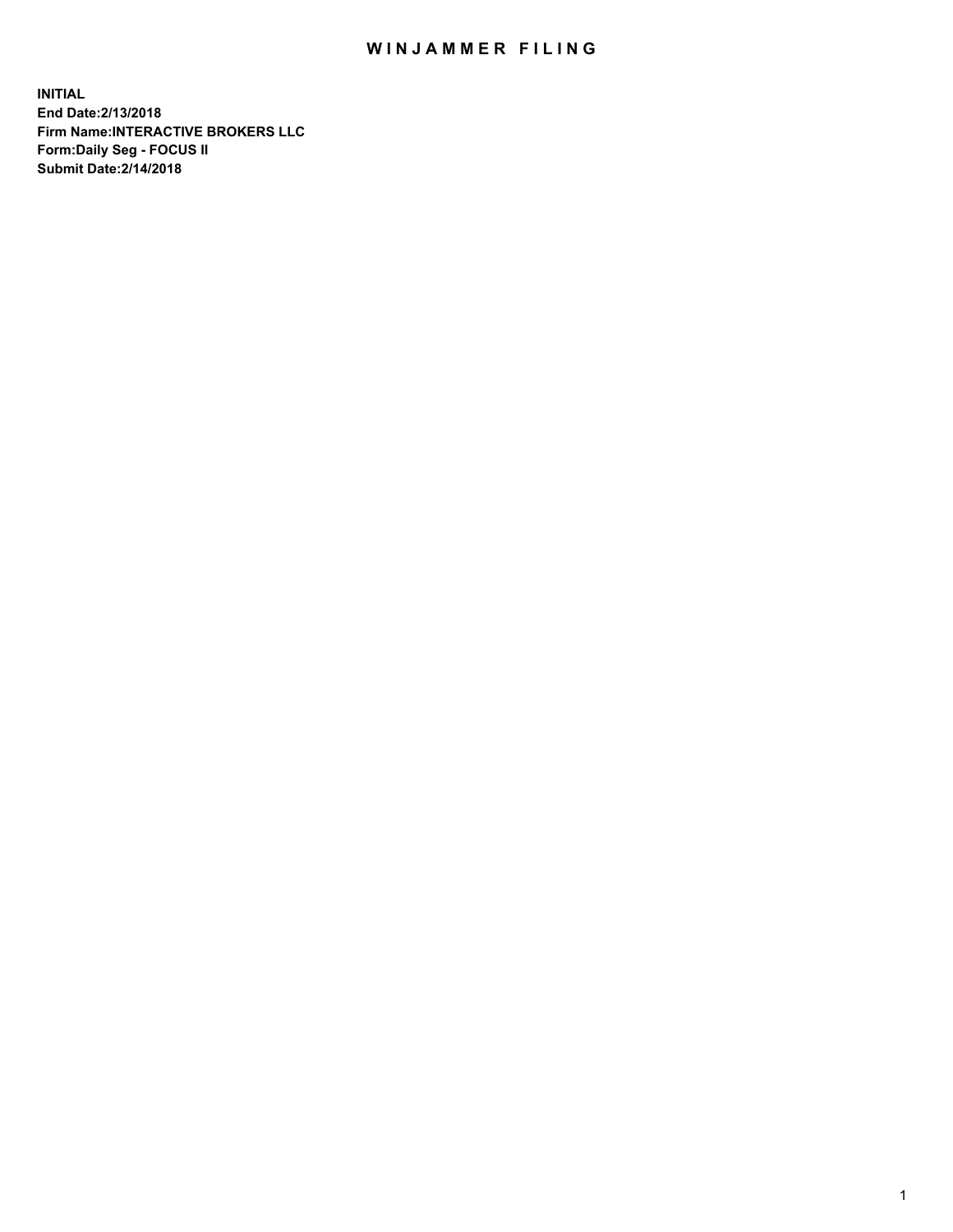## **INITIAL End Date:2/13/2018 Firm Name:INTERACTIVE BROKERS LLC Form:Daily Seg - FOCUS II Submit Date:2/14/2018 Daily Segregation - Cover Page**

| Name of Company<br><b>Contact Name</b><br><b>Contact Phone Number</b><br><b>Contact Email Address</b>                                                                                                                                                                                                                          | <b>INTERACTIVE BROKERS LLC</b><br><b>James Menicucci</b><br>203-618-8085<br>jmenicucci@interactivebrokers.c<br>om |
|--------------------------------------------------------------------------------------------------------------------------------------------------------------------------------------------------------------------------------------------------------------------------------------------------------------------------------|-------------------------------------------------------------------------------------------------------------------|
| FCM's Customer Segregated Funds Residual Interest Target (choose one):<br>a. Minimum dollar amount: ; or<br>b. Minimum percentage of customer segregated funds required:% ; or<br>c. Dollar amount range between: and; or<br>d. Percentage range of customer segregated funds required between: % and %.                       | $\overline{\mathbf{0}}$<br>0<br>155,000,000 245,000,000<br>00                                                     |
| FCM's Customer Secured Amount Funds Residual Interest Target (choose one):<br>a. Minimum dollar amount: ; or<br>b. Minimum percentage of customer secured funds required:%; or<br>c. Dollar amount range between: and; or<br>d. Percentage range of customer secured funds required between: % and %.                          | $\overline{\mathbf{0}}$<br>0<br>80,000,000 120,000,000<br>00                                                      |
| FCM's Cleared Swaps Customer Collateral Residual Interest Target (choose one):<br>a. Minimum dollar amount: ; or<br>b. Minimum percentage of cleared swaps customer collateral required:% ; or<br>c. Dollar amount range between: and; or<br>d. Percentage range of cleared swaps customer collateral required between:% and%. | $\overline{\mathbf{0}}$<br>$\overline{\mathbf{0}}$<br>00<br>0 <sub>0</sub>                                        |

Attach supporting documents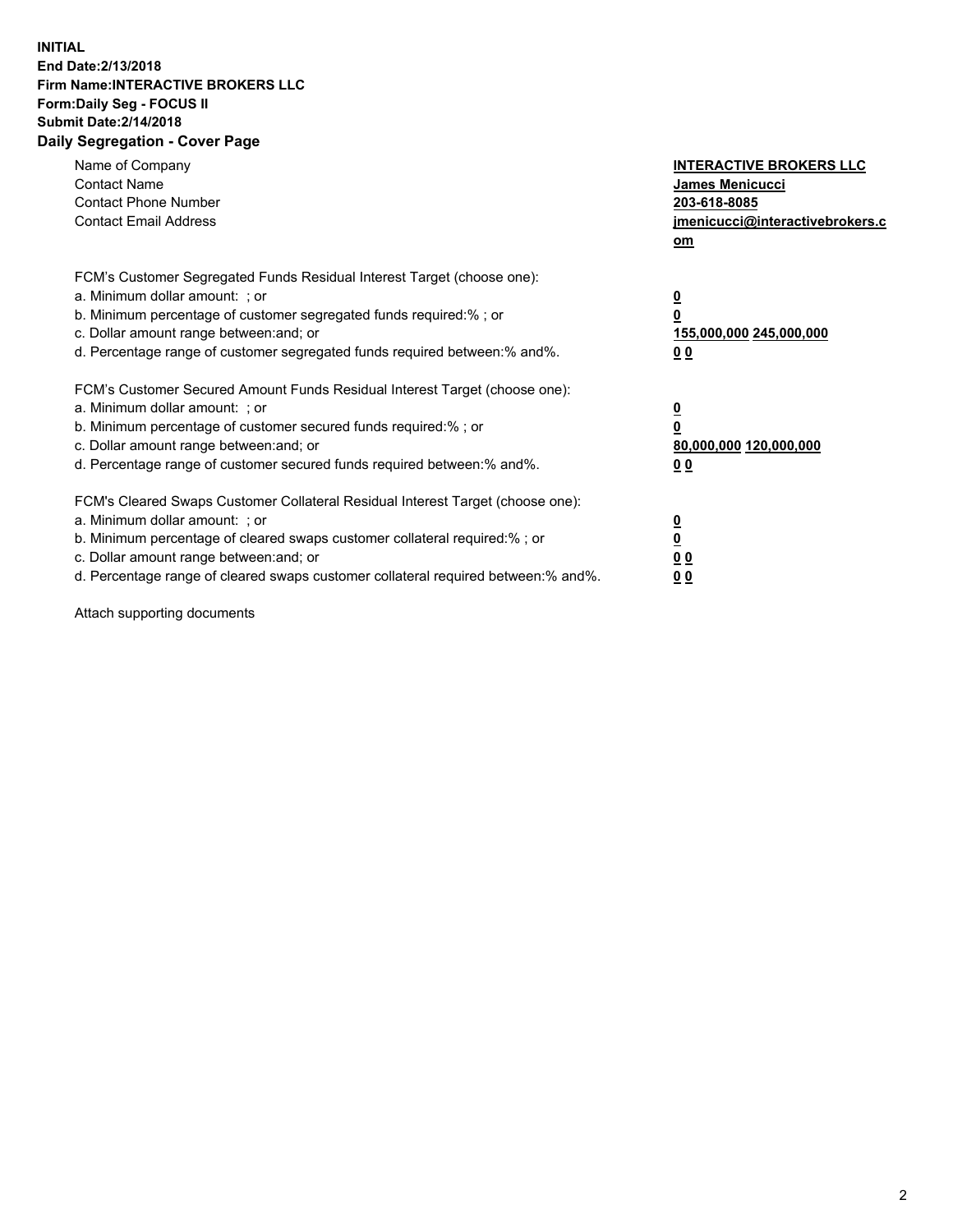## **INITIAL End Date:2/13/2018 Firm Name:INTERACTIVE BROKERS LLC Form:Daily Seg - FOCUS II Submit Date:2/14/2018 Daily Segregation - Secured Amounts**

|     | Dany Segregation - Secured Announts                                                                        |                                    |
|-----|------------------------------------------------------------------------------------------------------------|------------------------------------|
|     | Foreign Futures and Foreign Options Secured Amounts                                                        |                                    |
|     | Amount required to be set aside pursuant to law, rule or regulation of a foreign                           | $0$ [7305]                         |
|     | government or a rule of a self-regulatory organization authorized thereunder                               |                                    |
| 1.  | Net ledger balance - Foreign Futures and Foreign Option Trading - All Customers                            |                                    |
|     | A. Cash                                                                                                    | 502,699,852 [7315]                 |
|     | B. Securities (at market)                                                                                  | $0$ [7317]                         |
| 2.  | Net unrealized profit (loss) in open futures contracts traded on a foreign board of trade                  | 9,407,631 [7325]                   |
| 3.  | Exchange traded options                                                                                    |                                    |
|     | a. Market value of open option contracts purchased on a foreign board of trade                             | <b>83,079</b> [7335]               |
|     | b. Market value of open contracts granted (sold) on a foreign board of trade                               | -107,500 [7337]                    |
| 4.  | Net equity (deficit) (add lines 1.2. and 3.)                                                               | 512,083,062 [7345]                 |
| 5.  | Account liquidating to a deficit and account with a debit balances - gross amount                          | 2,752 [7351]                       |
|     | Less: amount offset by customer owned securities                                                           | 0 [7352] 2,752 [7354]              |
| 6.  | Amount required to be set aside as the secured amount - Net Liquidating Equity                             | 512,085,814 [7355]                 |
|     | Method (add lines 4 and 5)                                                                                 |                                    |
| 7.  | Greater of amount required to be set aside pursuant to foreign jurisdiction (above) or line                | 512,085,814 [7360]                 |
|     | 6.                                                                                                         |                                    |
|     | FUNDS DEPOSITED IN SEPARATE REGULATION 30.7 ACCOUNTS                                                       |                                    |
| 1.  | Cash in banks                                                                                              |                                    |
|     | A. Banks located in the United States                                                                      | 113,824,931 [7500]                 |
|     | B. Other banks qualified under Regulation 30.7                                                             | 0 [7520] 113,824,931 [7530]        |
| 2.  | Securities                                                                                                 |                                    |
|     | A. In safekeeping with banks located in the United States                                                  | 363,113,000 [7540]                 |
|     | B. In safekeeping with other banks qualified under Regulation 30.7                                         | 0 [7560] 363,113,000 [7570]        |
| 3.  | Equities with registered futures commission merchants                                                      |                                    |
|     | A. Cash                                                                                                    | $0$ [7580]                         |
|     | <b>B.</b> Securities                                                                                       | $0$ [7590]                         |
|     | C. Unrealized gain (loss) on open futures contracts                                                        | $0$ [7600]                         |
|     | D. Value of long option contracts                                                                          | $0$ [7610]                         |
|     | E. Value of short option contracts                                                                         | 0 [7615] 0 [7620]                  |
| 4.  | Amounts held by clearing organizations of foreign boards of trade                                          |                                    |
|     | A. Cash                                                                                                    | $0$ [7640]                         |
|     | <b>B.</b> Securities                                                                                       | $0$ [7650]                         |
|     | C. Amount due to (from) clearing organization - daily variation                                            | $0$ [7660]                         |
|     | D. Value of long option contracts                                                                          | $0$ [7670]                         |
|     | E. Value of short option contracts                                                                         | 0 [7675] 0 [7680]                  |
| 5.  | Amounts held by members of foreign boards of trade                                                         |                                    |
|     | A. Cash                                                                                                    | 170,635,587 [7700]                 |
|     | <b>B.</b> Securities                                                                                       | $0$ [7710]                         |
|     | C. Unrealized gain (loss) on open futures contracts                                                        | -1,395,214 [7720]                  |
|     | D. Value of long option contracts                                                                          | 52,471 [7730]                      |
|     | E. Value of short option contracts                                                                         | -107,500 [7735] 169,185,344 [7740] |
| 6.  | Amounts with other depositories designated by a foreign board of trade                                     | 0 [7760]                           |
| 7.  | Segregated funds on hand                                                                                   | $0$ [7765]                         |
| 8.  | Total funds in separate section 30.7 accounts                                                              | 646,123,275 [7770]                 |
| 9.  | Excess (deficiency) Set Aside for Secured Amount (subtract line 7 Secured Statement<br>Page 1 from Line 8) | 134,037,461 [7380]                 |
| 10. | Management Target Amount for Excess funds in separate section 30.7 accounts                                | 80,000,000 [7780]                  |
| 11. | Excess (deficiency) funds in separate 30.7 accounts over (under) Management Target                         | 54,037,461 [7785]                  |
|     |                                                                                                            |                                    |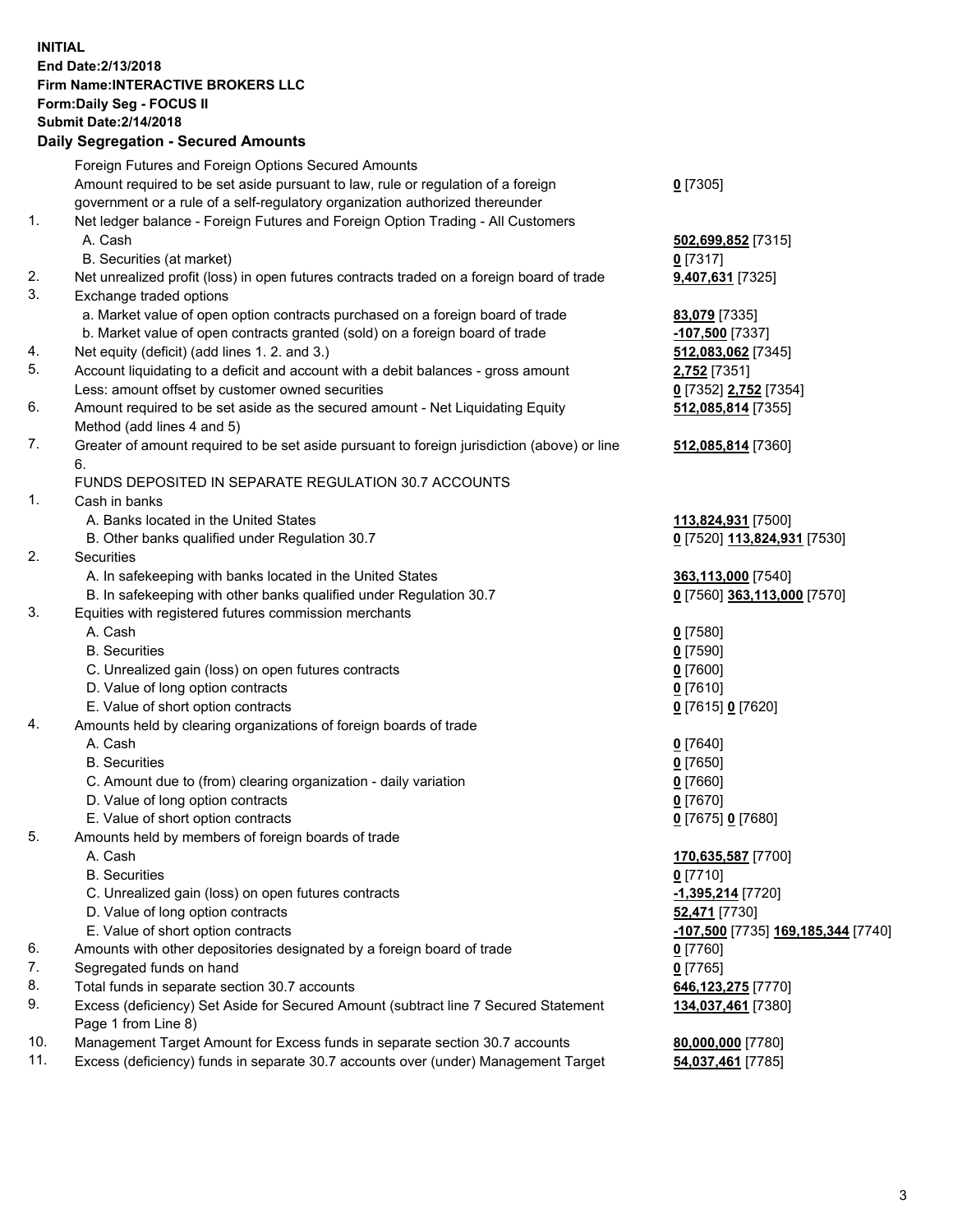**INITIAL End Date:2/13/2018 Firm Name:INTERACTIVE BROKERS LLC Form:Daily Seg - FOCUS II Submit Date:2/14/2018 Daily Segregation - Segregation Statement** SEGREGATION REQUIREMENTS(Section 4d(2) of the CEAct) 1. Net ledger balance A. Cash **4,403,970,952** [7010] B. Securities (at market) **0** [7020] 2. Net unrealized profit (loss) in open futures contracts traded on a contract market **-41,532,107** [7030] 3. Exchange traded options A. Add market value of open option contracts purchased on a contract market **292,666,757** [7032] B. Deduct market value of open option contracts granted (sold) on a contract market **-319,861,824** [7033] 4. Net equity (deficit) (add lines 1, 2 and 3) **4,335,243,778** [7040] 5. Accounts liquidating to a deficit and accounts with debit balances - gross amount **360,892** [7045] Less: amount offset by customer securities **0** [7047] **360,892** [7050] 6. Amount required to be segregated (add lines 4 and 5) **4,335,604,670** [7060] FUNDS IN SEGREGATED ACCOUNTS 7. Deposited in segregated funds bank accounts A. Cash **829,755,794** [7070] B. Securities representing investments of customers' funds (at market) **2,569,509,880** [7080] C. Securities held for particular customers or option customers in lieu of cash (at market) **0** [7090] 8. Margins on deposit with derivatives clearing organizations of contract markets A. Cash **20,497,939** [7100] B. Securities representing investments of customers' funds (at market) **1,239,739,578** [7110] C. Securities held for particular customers or option customers in lieu of cash (at market) **0** [7120] 9. Net settlement from (to) derivatives clearing organizations of contract markets **-881,246** [7130] 10. Exchange traded options A. Value of open long option contracts **292,647,518** [7132] B. Value of open short option contracts **-319,860,942** [7133] 11. Net equities with other FCMs A. Net liquidating equity **0** [7140] B. Securities representing investments of customers' funds (at market) **0** [7160] C. Securities held for particular customers or option customers in lieu of cash (at market) **0** [7170] 12. Segregated funds on hand **0** [7150] 13. Total amount in segregation (add lines 7 through 12) **4,631,408,521** [7180] 14. Excess (deficiency) funds in segregation (subtract line 6 from line 13) **295,803,851** [7190] 15. Management Target Amount for Excess funds in segregation **155,000,000** [7194] **140,803,851** [7198]

16. Excess (deficiency) funds in segregation over (under) Management Target Amount Excess